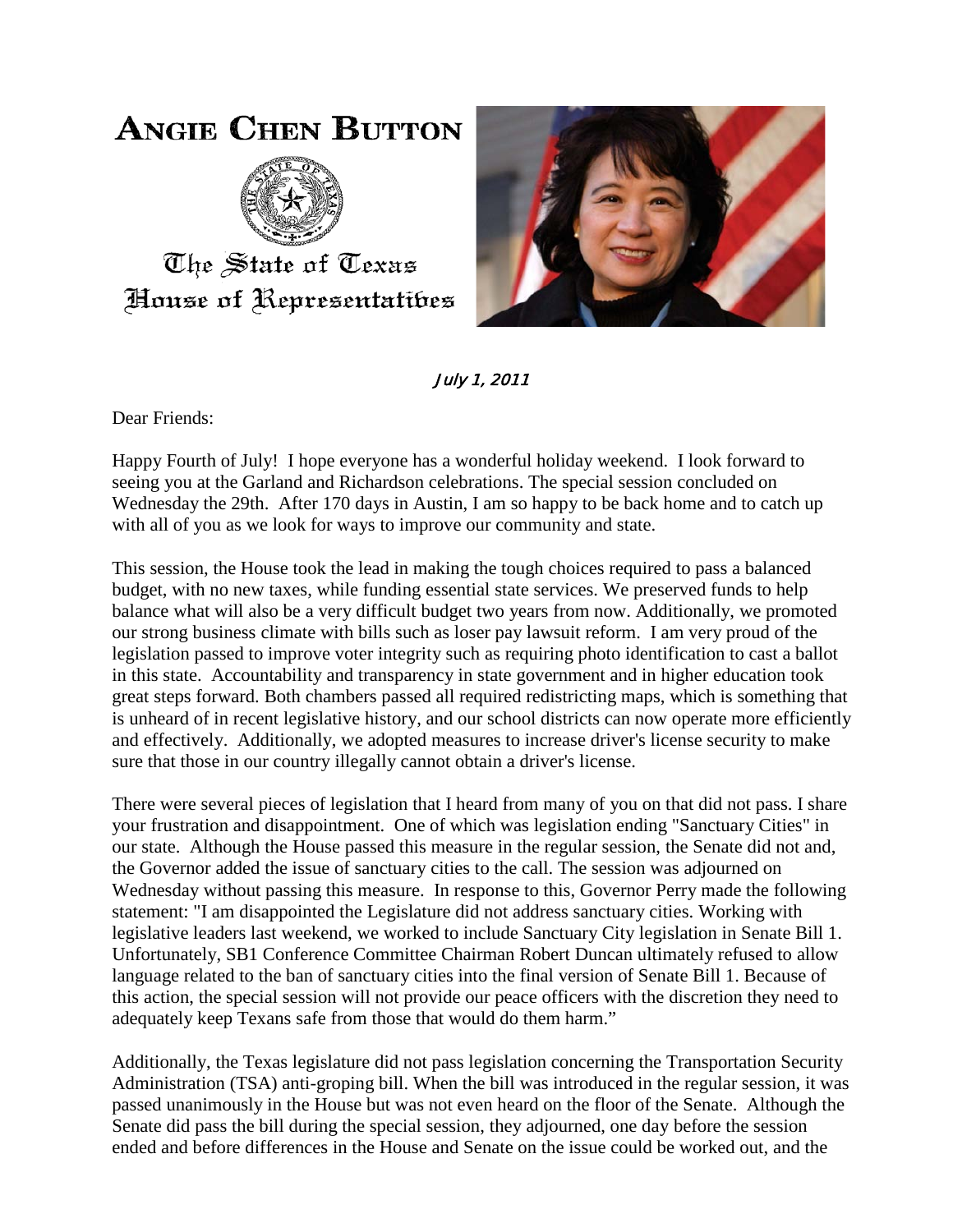measure failed. The House did pass HCR 5, a resolution urging Congress to take appropriate action to ensure acceptable treatment of the public by TSA personnel. I co-authored this resolution and was disappointed when the Senate adjourned prior to adopting it, but I feel that by passing it in the House, we sent a clear message to the federal government that we would like them to take action and to come up with a better system.

These are just a few of the issues addressed during the 82nd legislature. There are many others that I will discuss in length in the coming months. Additionally, this will be the last weekly newsletter I send out until the next legislative session. For the remainder of the interim, I will send out a monthly update as well as a detailed hard copy newsletter.

While I am happy to be home, the end of this legislative session also marks the beginning of preparations for the next one. Soon, we will focus on interim charges. This is where the legislature researches solutions to issues needing to be addressed during the next session. I would love to hear from you on matters you would like us to begin studying so we can have a productive interim and one that will allow us to hit the ground running when we convene for the 83rd Legislative Session in January 2013.

## Please Save the Date **Third Annual District 112 Senior Awareness Day Saturday, August 6, 2011 9:30 AM - 12:30 PM Richardson Civic Center, Grand Hall 411 W. Arapaho Rd. Richardson, Texas 75080**

Dallas Area Agency on Aging benefits counselors will be available to answer questions and provide assistance on Medicare, Medicaid and Social Security.

There will be entertainment, refreshments, exhibitors and door prizes. I hope you can join us for this fun and informative event. If you have any questions, please call 972-234-8980 or e-mail me at [Angie.Button@house.state.tx.us.](mailto:Angie.Button@house.state.tx.us)

It is an honor to serve as your Representative in the Texas House. Please let me know if I can ever be of assistance.

Sincerely,

Angie Chen Button